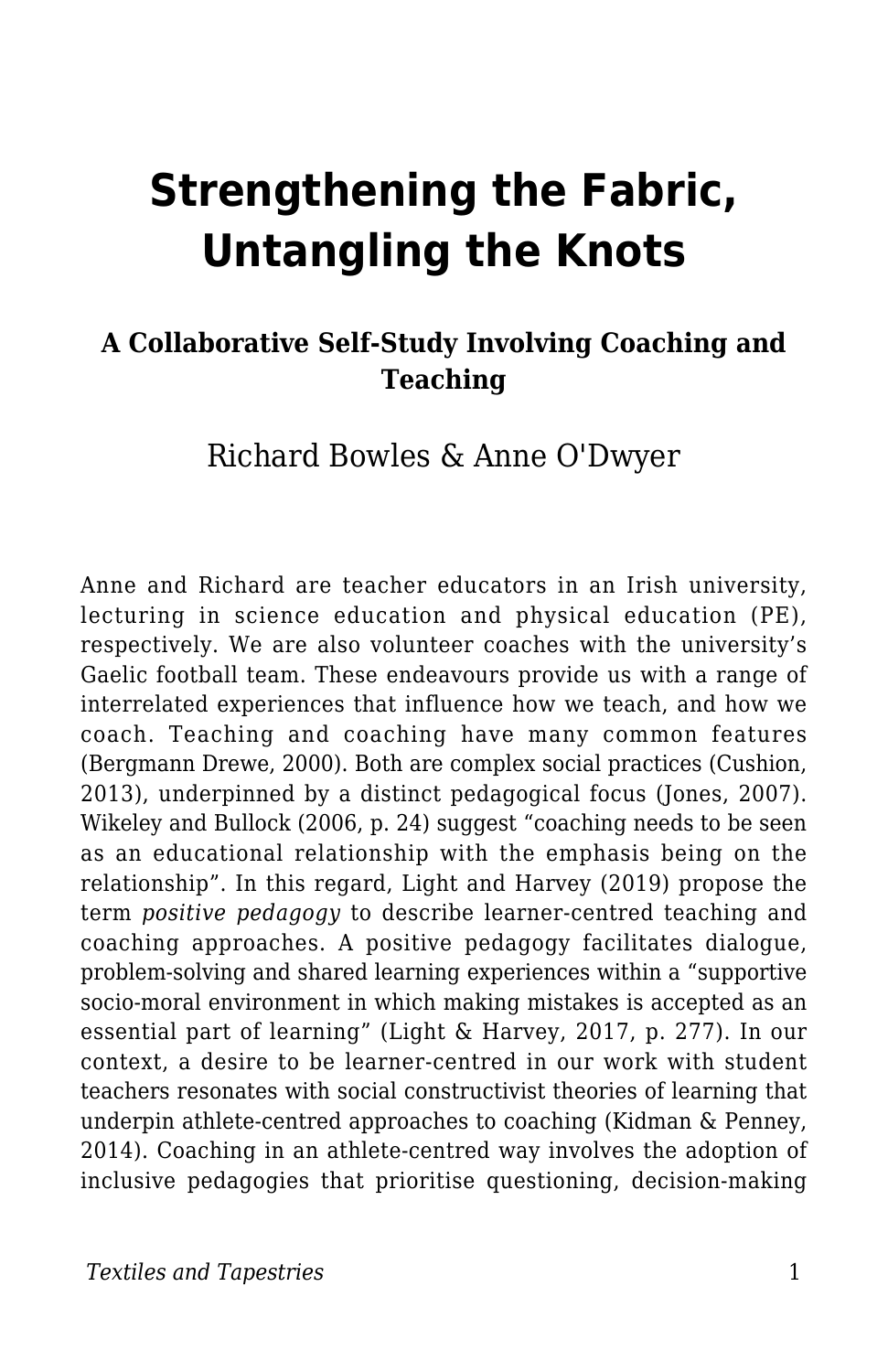skills and athlete empowerment within a supportive learning environment (Pill, 2018). In contrast, more traditional coach-centred approaches tend to be characterised as more directive, where athletes are told what to do, and expected to "listen, absorb and comply" (Romar et al., 2016, p. 380). Being athlete-centred "requires a coach to understand himself/herself and then understanding the athlete" (Kidman & Penney, 2014, p. 3). This aligns with Hamilton and Pinnegar's (2013, p. 75) definition of self-study as "the study of one's self, one's actions, one's ideas, as well as the [other]".

Learning in teaching and coaching is an inherently social endeavour (Cushion & Townsend, 2016), understood through a constructivist theoretical orientation (Trudel et al., 2013). While some coach learning occurs in formal settings, much also occurs in non-formal and informal situations (Cushion & Nelson, 2013). Engaging in reflective practice facilitates learning in these varied situations (Hall & Gray, 2016; Jacobs et al., 2016), just as it informs practitioners' learning in teaching and teacher education contexts (Brookfield, 2017).

Despite clear similarities between teaching and coaching, the extensive range of self- study research on teaching and teacher education is not yet mirrored within coaching (Casey et al., 2018). While Mead and Gilson's (2017) study of leadership in collegiate basketball, and our own recent work (Bowles & O'Dwyer, 2019; O'Dwyer & Bowles 2020), have begun to address this gap, self-study offers considerable potential to explore "one's personal and professional identities" (Casey et al., 2018, p. 55) through the interweaving of different experiences within the shared complexity of teaching and coaching.

### **Aims**

This study responds to calls for the extension of self-study research into sport coaching settings (Brown, 2011; Fletcher & Ovens, 2015). By engaging in self-study as a means to "enhance collaboration and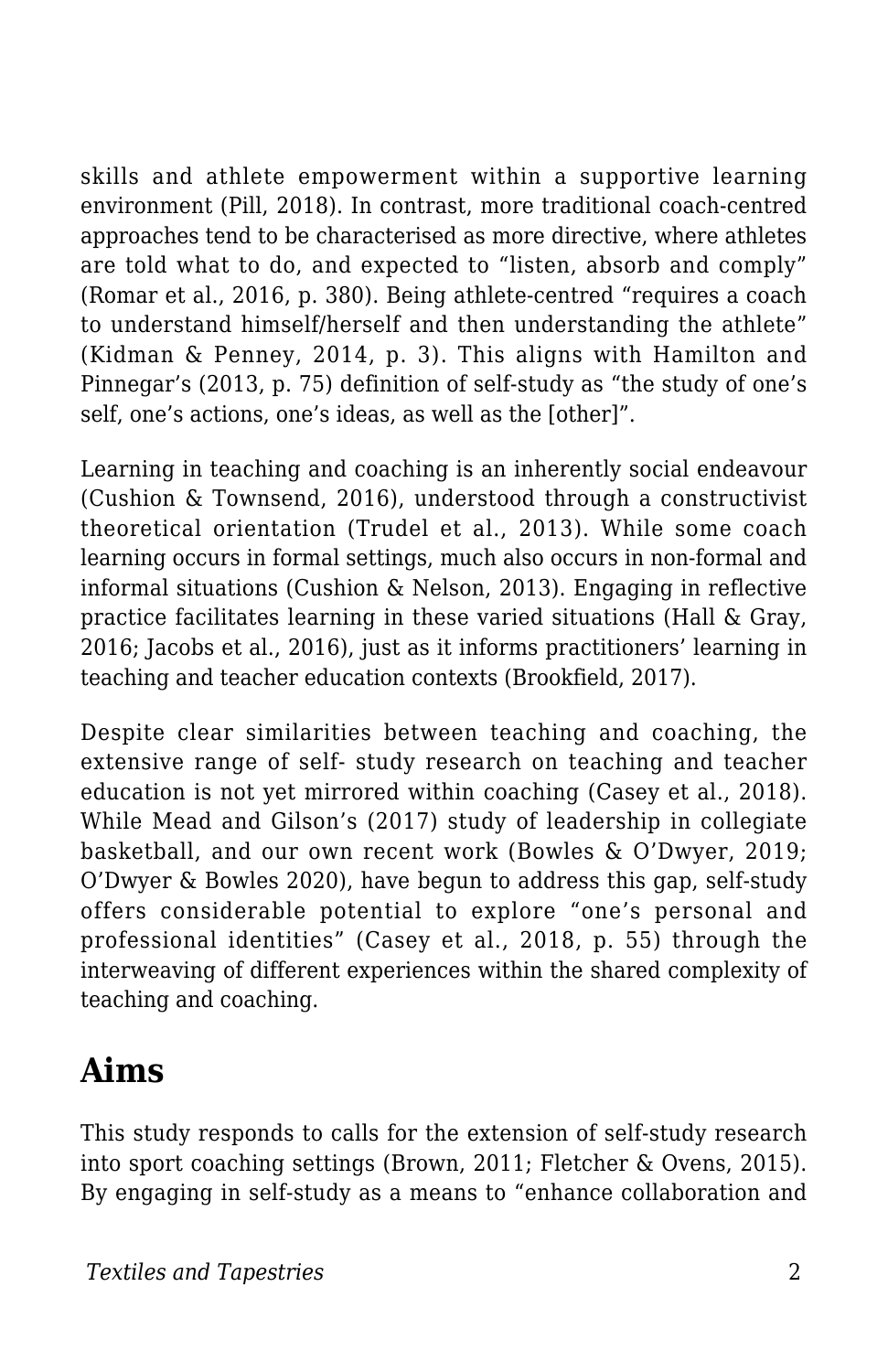improve practice" (Richards & Ressler, 2016, p. 294), we explored how we learned to integrate a new pedagogical approach (athletecentred coaching) in our volunteer coaching, and examined how this learning, in turn, informed our teaching.

Consequently, we considered how our informal learning in the coaching domain intertwined with our teacher education practices, impacting our teaching and coaching identities, as we frequently engaged with the same students in these different contexts.

## **Methods**

This paper documents our experiences over the course of two full seasons. Richard has been a teacher educator for 16 years and has coached this team for 12 seasons. Anne, in contrast, has worked in teacher education for 4 years and was still playing football at an elite level in the two seasons prior to the commencement of this research. During that time, she had begun to assist Richard at training sessions on an informal basis. This period is noteworthy because it enabled us to build up personal and professional relationships that are important to support collaborative practice (Hostetler et al., 2018). It provided us with opportunities to discuss issues relating to our teaching and coaching experiences, enabling us to build the trust that eventually underpinned our critical friendship (Fletcher et al., 2016). These informal conversations before or after training often focused on how to make our sessions better and prompted us to examine our practice more systematically. Consequently, LaBoskey's (2004) guidelines for self-study guided our research design, which was self-initiated and self- focused, arising from those informal conversations about teaching and coaching. We sought to better understand and improve our pedagogical practices as we coached together. Specifically, we wished to explore the extent to which we were being athlete-centred, because Richard was familiar with the concept in the context of a PE module he taught. Our research was interactive and collaborative as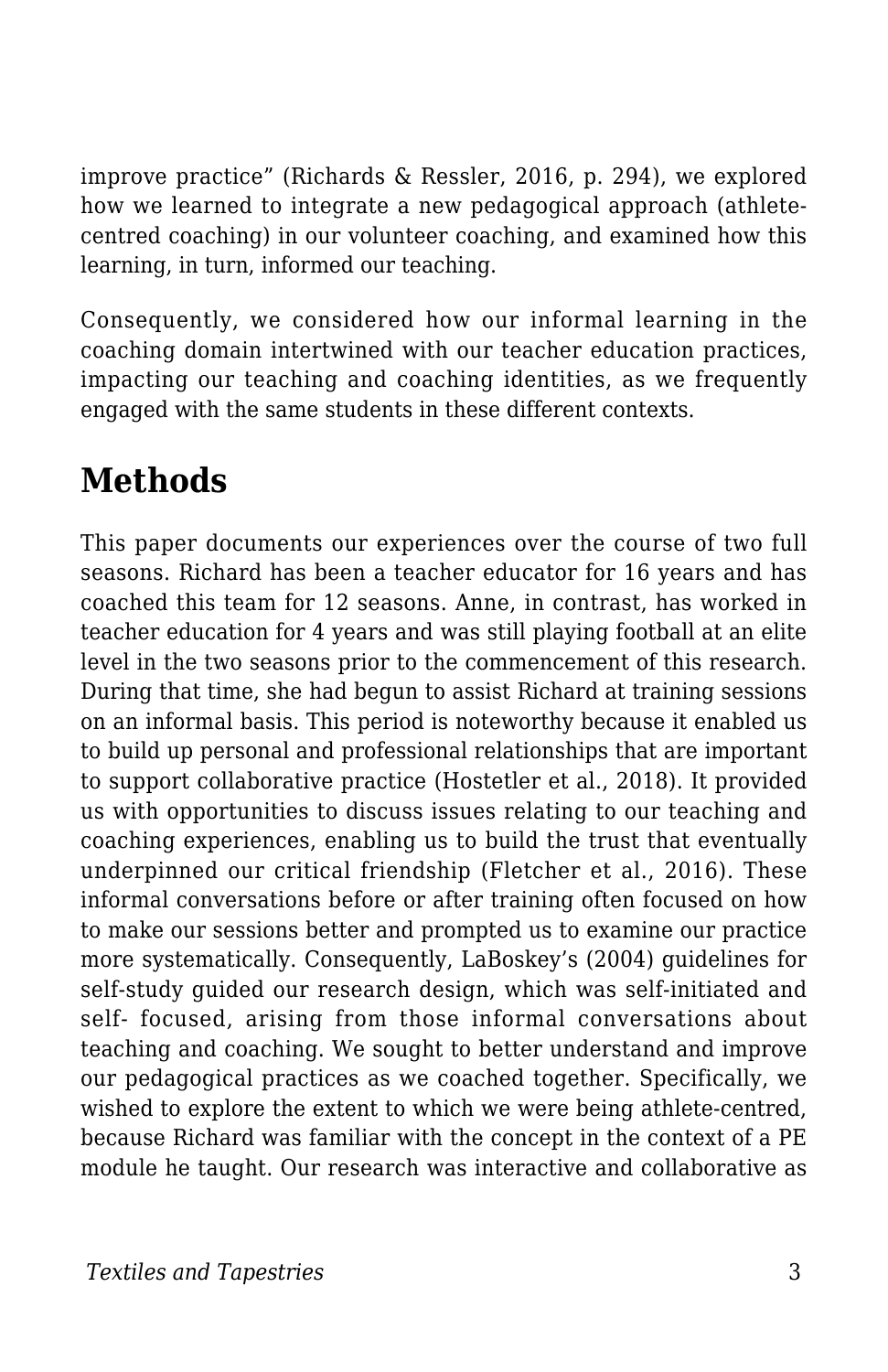we acted as critical friends for each other, and engaged with two other critical friends. These two layers of critical friendship, internally where we gave each other immediate and frequent feedback, and externally where two colleagues not involved in our coaching provided a more detached perspective, helped us gain a deeper awareness of our coaching. Our external critical friends, one with extensive selfstudy experience and another with coaching expertise, provided us with "supportive and challenging feedback" (Fletcher et al., 2016, p. 304) from methodological and pedagogical standpoints. We have explored the detailed workings of this process elsewhere (O'Dwyer et al., 2019).

Data generation included 80 weekly individual reflections, eight critical friend conversations, and 5 student-athlete focus groups. We each completed, shared and revised a coaching philosophy statement at the beginning, middle and end of each season, and developed 80 training session plans together. Validation of our research was based on trustworthiness, established through our use of a range of data sources, and supported by regular dialogue with others to challenge our interpretations (e.g. Bowles et al., 2018). Importantly, this process motivated us "to continue inquiring into [our] practice" (Casey et al., 2018, p. 59).

Ethical approval was granted by our university's research ethics committee. We were mindful that gathering data from our athletes could be problematic in a number of ways. Firstly, as positive and supportive coach-athlete relationships are important for the development of an effective team environment (Lorimer & Jowett, 2013), we did not want our research to affect these relationships. Accordingly, an independent research assistant recruited athletes for our focus groups and conducted semi-structured interviews using questions we had prepared. She recorded, transcribed and anonymised the responses. Secondly, while self-study research can contribute to "a public knowledge-base," we are also conscious that this public sharing may place the researcher in a vulnerable position,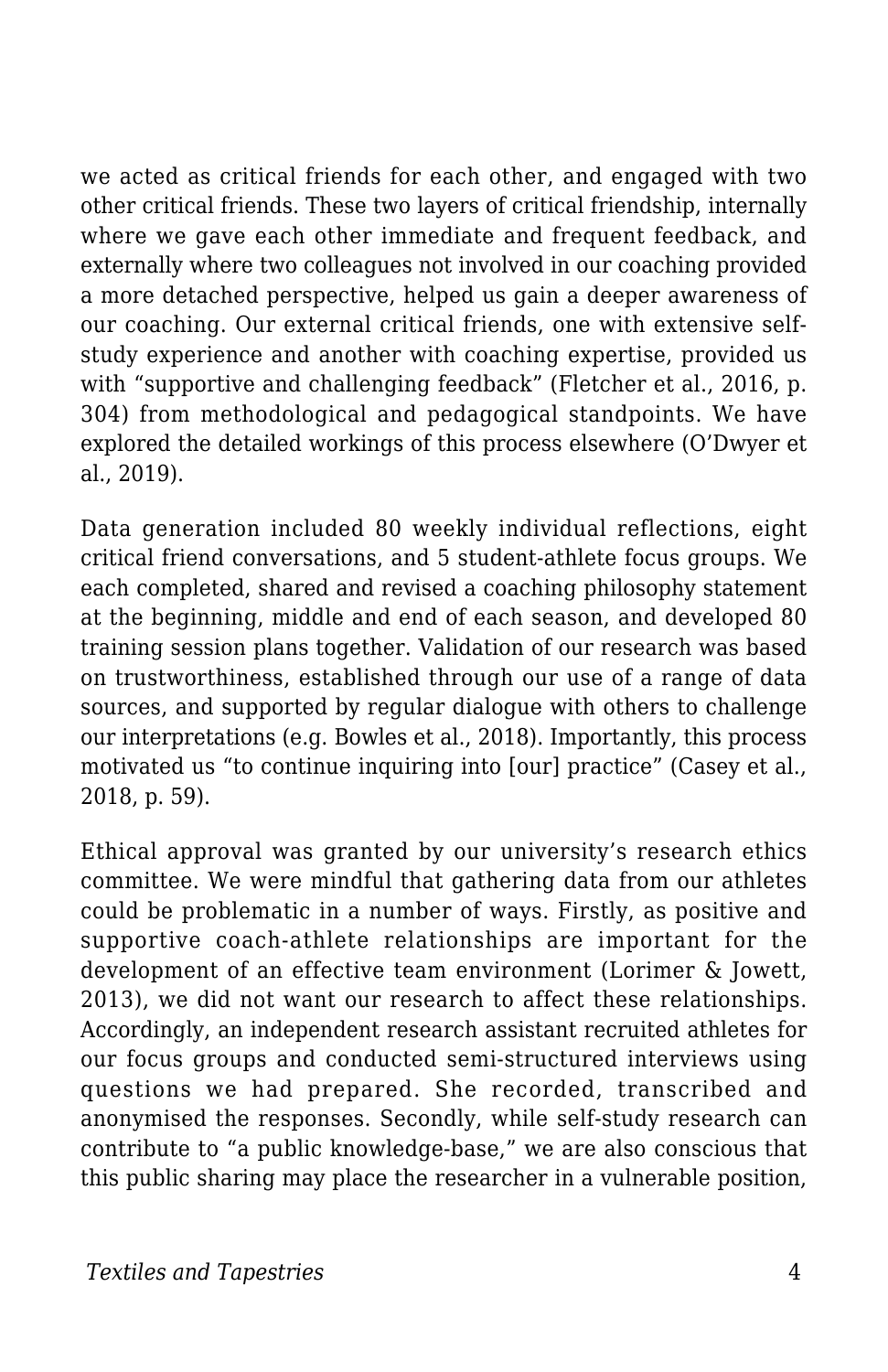dealing with sensitive or personal topics related to self and practice (Vanassche & Kelchtermans, 2016, p. 100). In our context, we value the open, cooperative nature of our athletes' responses, and are mindful of presenting data in ways that protect their identities.

A critical incident is "an event that raises broad, sustained issues and serves to focus the practitioner's thinking in ways that lead to insights" about practice (Fletcher et al., 2018, p. 80). This definition, grounded in Tripp's (2012) work, guided our data analysis. We both carried out a broad inductive analysis of the data. Then, we each identified incidents that highlighted connections between our teaching and coaching. We discussed these together and, subsequently, with our critical friends. This process prompted us "to reframe and challenge" our initial perceptions (Loughran & Brubaker, 2015, p. 259). Finally, we selected incidents that helped us gain a deeper understanding of our practice and a lens through which to consider how we might improve it (Tripp, 2012). Illustrative quotes used in this paper are identified by year and reflection number. For example, 'S1R5' relates to the 5th weekly reflection during Season 1.

### **Outcomes**

We share three examples of critical incidents here that illustrate the intricate ties between our volunteer coaching and our professional lives as teacher educators. Our engagement with the data through collaborative self-study helped us to untangle some of the 'knotty' aspects of everyday practice. Each incident is represented by a quote from our data, and an accompanying characteristic that exemplifies our discussions about it.

*Relationship-Building:* "I think our role as teacher educators is enhanced through the relationships we build up with players on the football field."

We acknowledge that our dual teaching and coaching roles placed us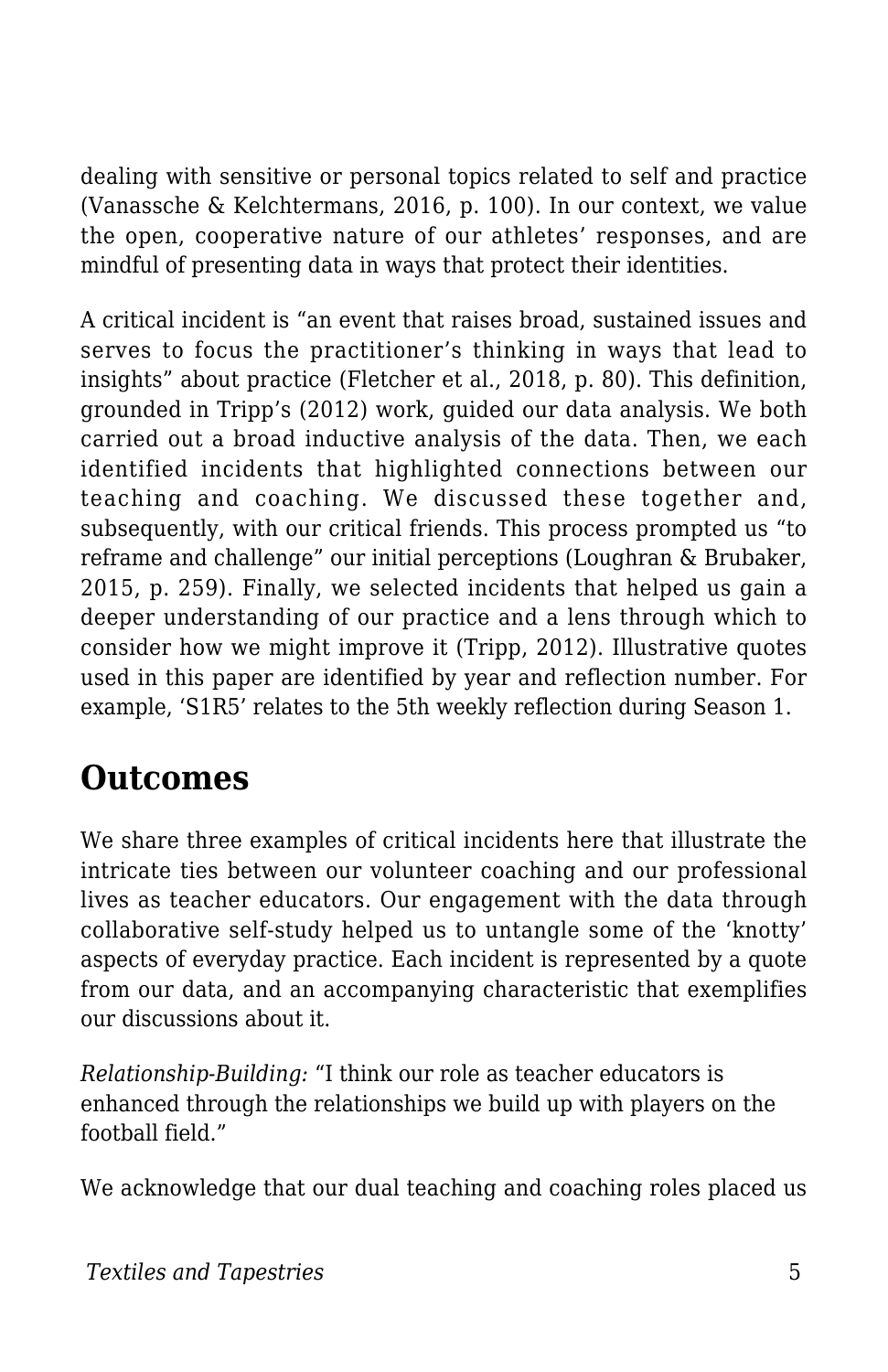in a unique position. We suggest this context facilitates the development of relationships that enhance our practice in both. Firstly, our own internal layer of critical friendship facilitated the development of personal and professional relationships as we developed levels of trust and understanding through coaching together. As Richard noted at the end of Season 1, "I really enjoy the collaborative nature of what we're doing. It is very motivating, challenging (in a good way) and prompts me to reflect deeply on my own coaching". Offering a perspective from the outside, our Season 1 critical friend observed: "You've got shared understanding and shared expectations…at the beginning you weren't sure…and now you're so clear and confident…and assured and singing off the same hymn sheet."

Richard also noted a significant change in his own approach to coaching. Having coached on his own before this collaboration with Anne, he believed that the developing coaching relationship had been positive for him:

I've always been most comfortable as a leader, not wanting to give too much control of the session to anyone else. On Wednesday, I felt very comfortable with our division of duties where we both work autonomously. This has been building over the past few weeks, but definitely this week was when I felt happiest with it – trusting that I didn't have to do everything myself. (S1R5)

Anne highlighted this productive rapport at the end of the season also, when she wrote: "both coaches have ownership and input…the mutual respect to 'step in' on each other without offence is evidence of trust in the relationship" (S1R10). Accordingly, we learned more about ourselves as coaches through collaboration, and our experiences reflect those of Hostetler and colleagues (2018, p. 161), where they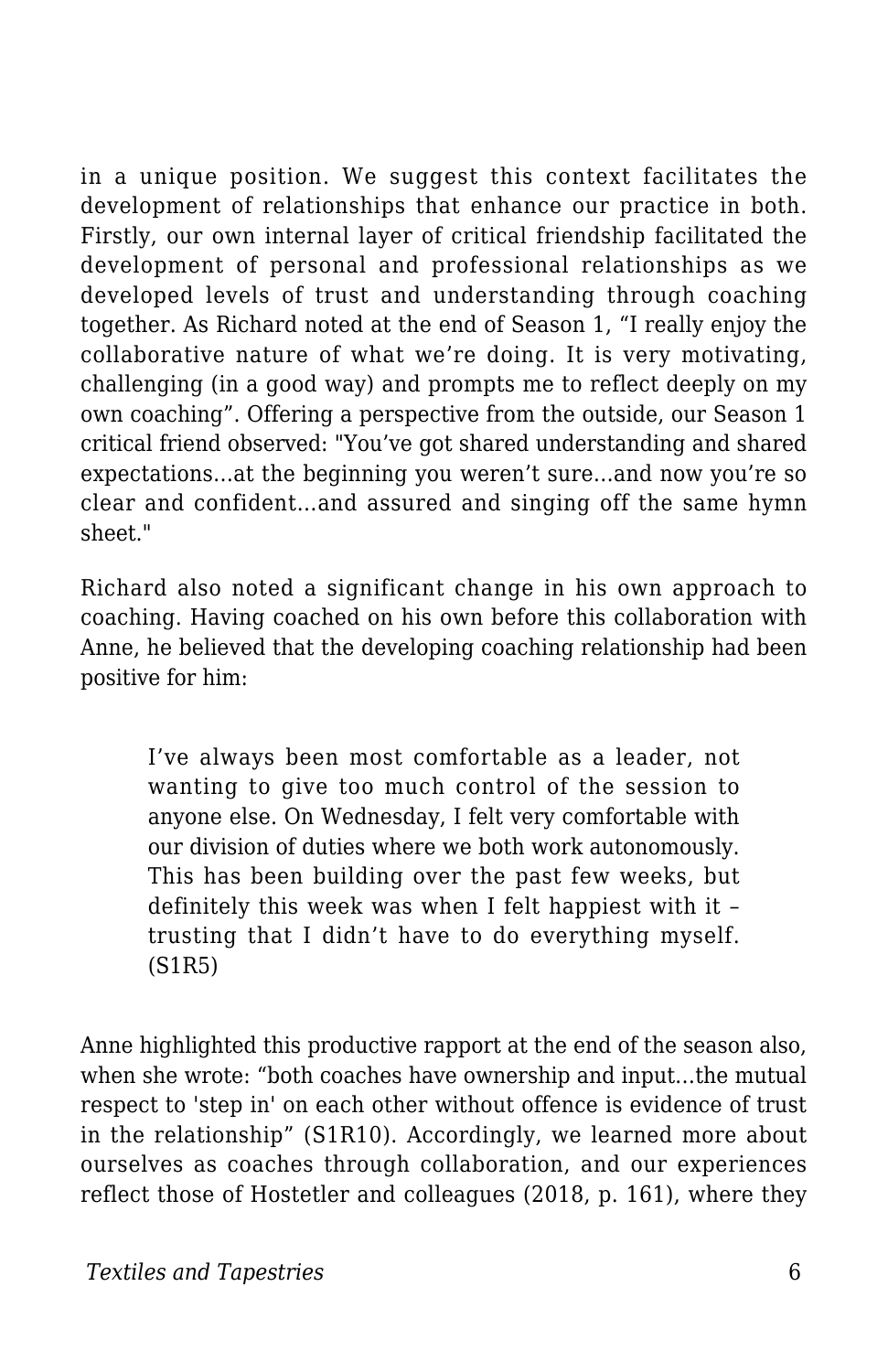describe how "trust in one another, willingness to be vulnerable, and bonds intensified over time."

Our data suggest athletes were open to seeking our advice on academic issues, thereby positioning us in pastoral or caring roles (Cronin & Armour, 2019). This happened on the fringe of training sessions, traveling to games, and during incidental conversations that occurred on university corridors. In turn, this enhanced our teaching because knowing athletes from our team helped build a more positive classroom rapport. Building relationships is a key aspect of effective coaching (Shanmugam & Jowett, 2016); our experiences have made us more aware of the potential to enrich our teaching by extending these relationships into the classroom. Hearing about our students, and their lives on campus and away from it, required us to engage in "receptive listening" (Noddings, 2012, p. 780) as we became a sounding board for their questions on, for example, how to negotiate particular aspects of university bureaucracy. Anne recognised that this prompted her to change her own demeanour as a coach: "I think I need to make myself more approachable to them - I have been trying to do the same as teacher educator" (S2R16). Later in the season, she concluded: "getting to know the players, as students also, has helped with my teacher education too" (Anne, S2R19). Richard expressed similar sentiments suggesting, "our role as teacher educators is enhanced through the relationships we build up with the players on the football field" (S2R15). Student-athletes have reported difficulties with managing academic, social and sporting commitments (Kim et al., 2016); in our dual positions as coaches and lecturers, we gained a better understanding of the challenges faced by our own athletes, thereby establishing a stronger rapport in the classroom, and on the playing field.

We became more aware, however, of the complex power relationships that exist across both contexts. North's (2017) writing about power balances in teacher education sensitised us to this issue in both teaching and coaching. While we recognised we were supporting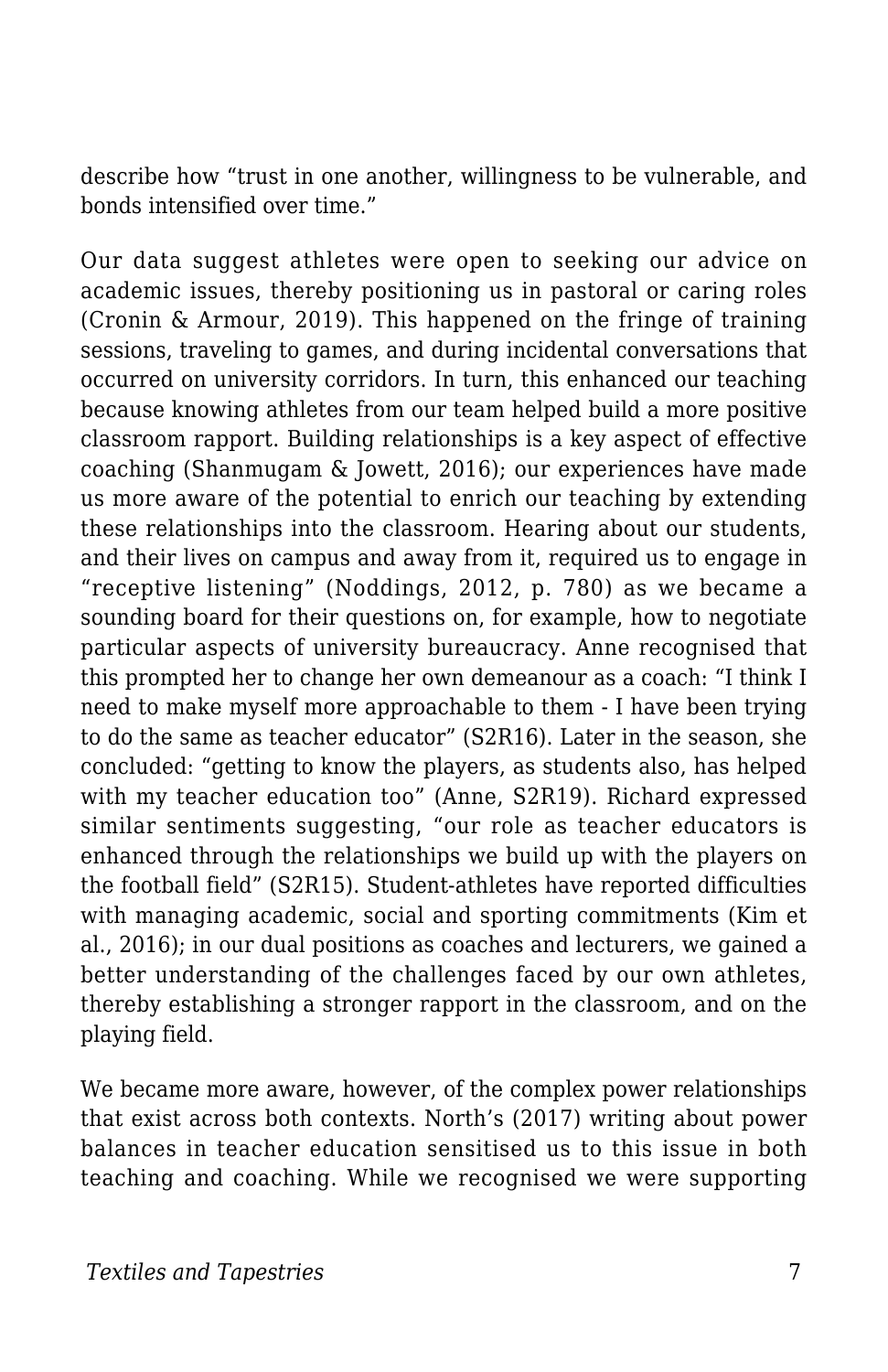student-athletes on personal, academic and sporting journeys, and frequently discussed a range of issues with them, we were also conscious that our roles as teacher educators required us to maintain a certain distance. Despite the close ties that developed on the sports field, our professional duties necessitated the fair and equitable application of academic procedures. In discharging these responsibilities, we are conscious of the duty of care incorporated within our dual roles. Noddings' (2012, p. 780) suggestion that "the other may sometimes be right, and we should be persuadable. Even when the other is wrong, however, we should respond with care to his or her need for human regard", prompted us to reflect on our privileged connecting position between the coaching and teaching spheres, and we acknowledge this offers potential for further study.

In an overall sense, the words of Harkness and colleagues (2018, p. 382) resonate: "positive critical incidents have the potential to facilitate learning through the emotions of celebration, joy, connection, and affiliation." For us, building productive working relationships, together as collaborating coaches, and with our studentathletes in class and on the playing field, fostered a more positive learning environment also.

*Discomfort:* "…if he roared at me in a match and then I have to go and sit in his 9 o'clock lecture…"

Because some of the athletes we coached were also students in our lectures, they had experience of us as teacher educators in a class setting, and as coaches in a competitive sports setting. Athlete feedback challenged us to examine if, and how, our coaching and teaching identities were different. Fenton-O'Creevy and colleagues (2015, p. 33) argue "identity is not just an individual attribute but is negotiated anew in each community we participate in." Analysis of our coaching philosophy statements suggest certain commonalties with typical descriptions of learner-centred teaching. Anne stated at the start of Season 1: "my coaching philosophy is that all players have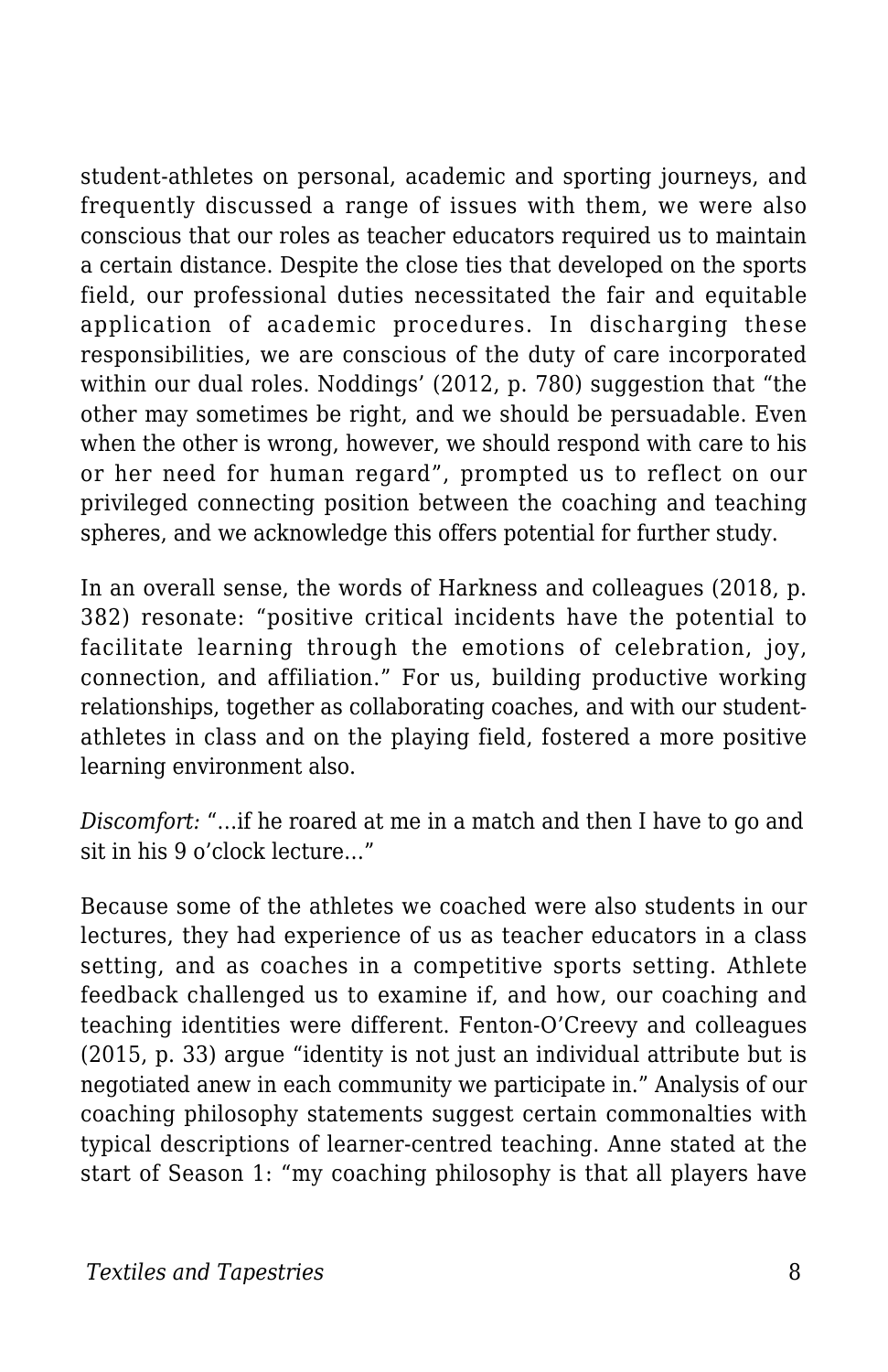potential to improve and develop (irrespective of their beginning / current position)." At that season's end, traits of a supportive "sociomoral environment" (Light et al., 2014, p. 74) are evident in her updated philosophy reflection when she wrote: "I value the importance of creating a positive and encouraging culture where individuals can experience enjoyment as well as challenges in their learning." For Richard, the connection between teaching and coaching stretched back to his time as a primary teacher as he commented:

Throughout my years teaching in primary schools, coaching after school was a central part of my own identity as a teacher: for me, school sport helped develop a sense of community within these schools, had positive impacts on children, strengthened community links and…I liked doing it!

Accordingly, engaging in this self-study caused us to question our teaching and coaching styles. This questioning was prompted by student feedback because some athletes believed the reflective style they associated with a teacher educator was incompatible with a more vocal, aggressive manner that they expected from a sports coach. We wished to be student-centred teacher educators and athlete-centred coaches – but struggled to reconcile these aspirations with player expectations grounded in a more traditional coaching style (Light & Harvey, 2017). Player focus group (FG) responses highlighted how our approach contrasted sharply with their prior experiences where coaches were frequently "giving out and being aggressive" (S2 FG, Player 2). Consequently, Player 1 (S2 FG) believed Richard's role as a teacher educator constrained him from adopting a similar aggressive style on the football field:

So sometimes I think the whole thing that he's a lecturer,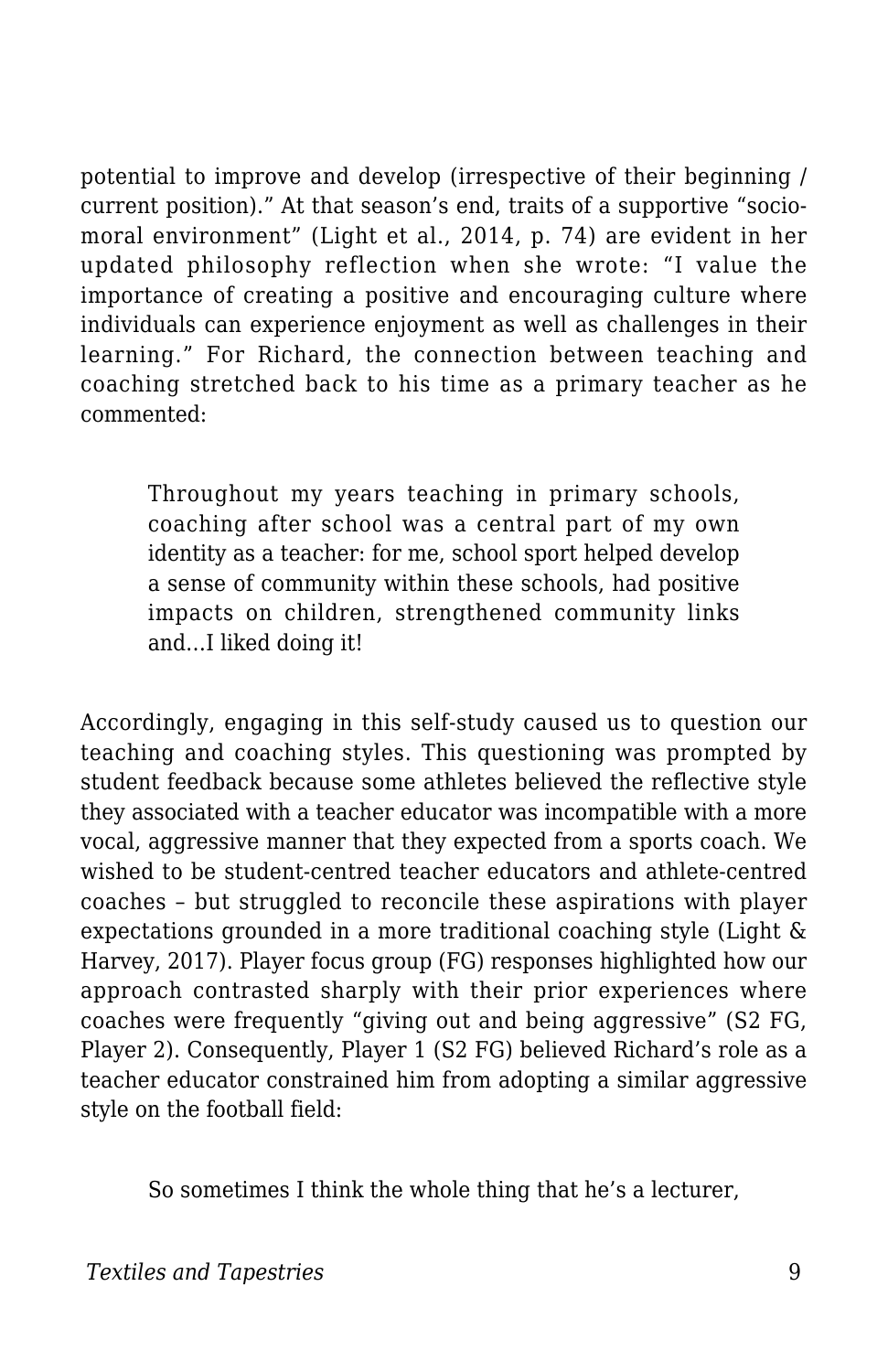everyone will have him [in class] at some stage, and you'll see him in college and he can't or maybe doesn't think he can be in any way loud or aggressive from that point of view

When Penney (2006, p. 27) called for "a cultural as well as pedagogical shift," she was arguing for a more learner-centred approach to coaching. In our context, we noticed that athletes, shaped by their previous experiences found it challenging to fully embrace those learner-centred approaches that we were trying to implement. This highlighted the importance for us to understand how these prior experiences impacted athletes' receptiveness to new approaches. Jarrett and Harvey (2014, p. 90) report similar issues, noting how "a change in pedagogy may often be difficult to facilitate due to students' preconceived notions of traditional, formal curricula."

At times, however, this apparent resistance from athletes led us to question our approaches, and doubt our coaching efficacy. This is illustrated by one exchange captured in Anne's reflection, and Richard's response (S1R14):

Anne: It feels at times we are on a rollercoaster, changing direction a rapid pace, and I feel the players are laying the tracks. In our efforts to be [athletecentred]…I think the players have this week 'steered' my learning as a coach.

Richard: Is this sense that players are 'steering' a positive or negative? Or neither - just a part of learning to coach in an [athlete-centred] way - ceding 'control'?

We were quite uncomfortable with this situation. By trying to be athlete-centred, we felt we were not fully in control of the sessions;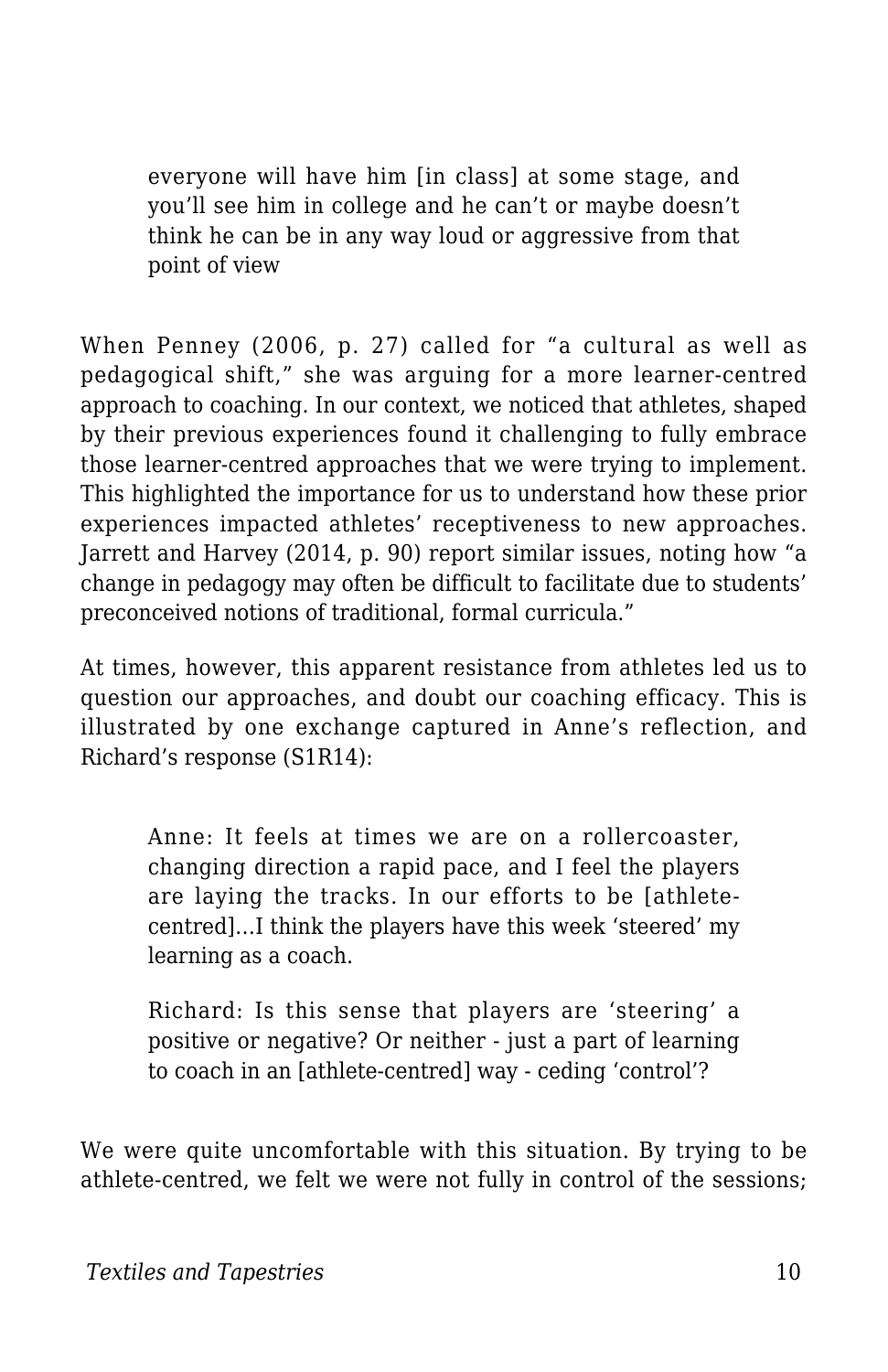and the athletes were somewhat frustrated because they wanted us to be more directive in our style: "We'd rather be driven…more of a 'do this' rather than 'what do you think'" (S1 FG). This underlined the importance of acknowledging our athletes' and students' prior experiences, and a blurring of our own identities. Our attempts to construct an athlete-centred environment, informed by our shared developmental philosophies of teaching and coaching, jarred somewhat with the realities of coaching in a team context, where players' expectations were somewhat different to our own. This is particularly complex in a sports setting where a focus on winning can impact the underlying coaching process. This caused Richard to question, after a number of defeats, his own worth as a coach and educator in a similar way to the coach in Purdy and Potrac's study who wondered "[Maybe] I'm just not good enough" (2016, p. 789).

In terms of resolving the discomforts associated with our teaching and coaching, the collaborative nature of our self-study, and the support provided by being "co-conspirators and critical friends" (Hostetler et al., 2016, p. 61) in this endeavour, helped us to navigate our way through these situations. The process helped us to understand our coaching selves in the context of what Ives and colleagues (2019, p. 13) describe as "the intersectional and fluid nature of identities and their associated management". In our case, our coaching and teaching identities were interwoven and, frequently, *tangled*.

*Empathy:* "It felt that following the plan was more important than personal interactions"

Engaging in self-study of our coach learning prompted us to reflect on our student teachers' experiences too. As we struggled with issues relating to planning and implementation of our coaching sessions, our understanding of their struggles to plan and implement effective lessons as student teachers was increased. We documented difficulties with pedagogical strategies such as questioning. By exploring solutions to these problems in our critical friendship, we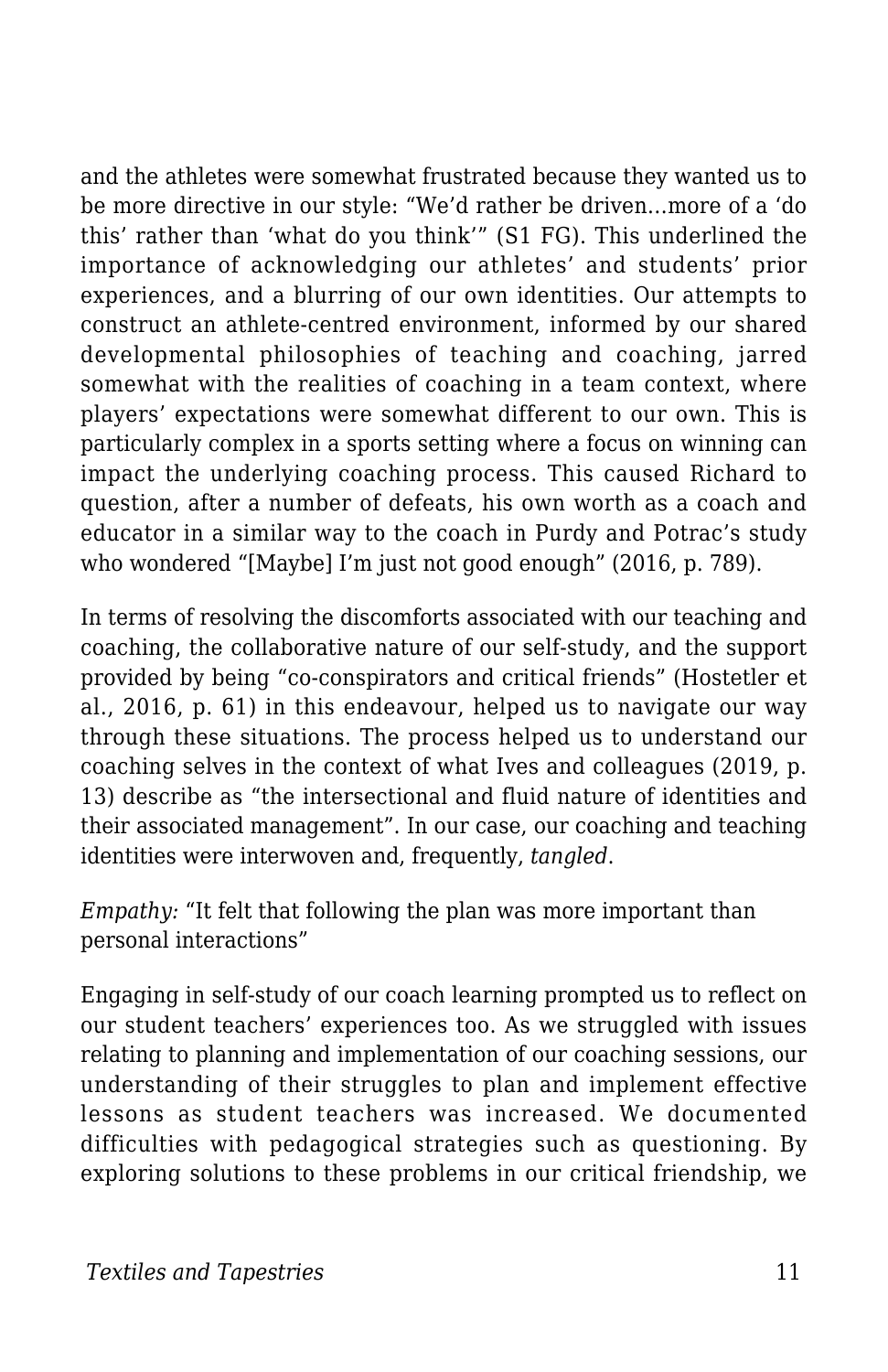discussed how our students might encounter similar problems.

Early in Season 1, while attempting to incorporate questioning into his athlete-centred approach, Richard struggled to embed effective strategies into his practice: "On Wednesday, I think my questioning was a bit 'machine-gun' like – getting the questions out but not waiting for answers – I was anxious to keep everything moving" (S1R3). Likewise, the players were uncomfortable with the approach. As Player 3 explained in the final focus group that season, "It's probably just easier if they just tell you what to do instead of asking because, like, everyone is going to have a different opinion". As we reflected on this, Anne noted the value of the approach, and the potential for athlete empowerment (Kidman, 2005): "Many of the questions made the players reflect and then learn…Richard allows the players to set the intensity for the training" (S1R13). Anne wrote about her own pedagogical learning:

I again…found that I had to consciously hold back on coach-led feedback and instructions and ask the players more questions and scaffold their feedback to each other. When given the opportunity, they did this very well (S1R13)

Later, it became apparent that our coaching language was aligning with our teaching language:

Using questions, generating discussions and learning through small-sided games underpinned our approach to coaching this season. We tried to coach by posing problems (guided discovery?) and supporting players to find solutions (Richard, S1R21)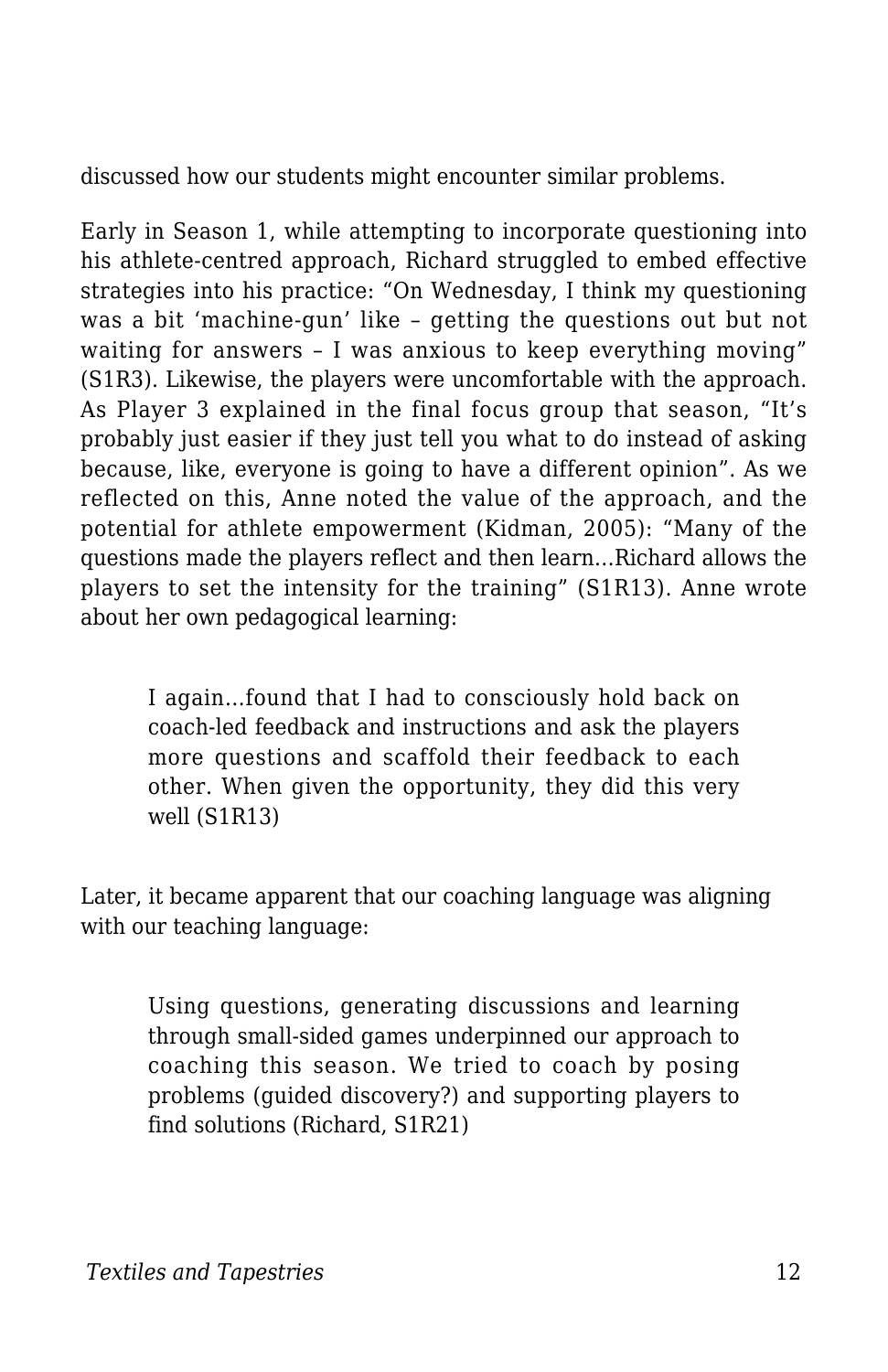Likewise, the value of good planning (in teaching and coaching) became more apparent to us. Richard wrote: "because of our clear session focus, we knew what we wanted to achieve…we outlined our objectives clearly, and allowed time for some interaction with the players" (S1R13). We hoped our student teachers would adopt similar practices. This emphasis on planning, however, sensitised us to the need for reflection-in-action too, and we noticed that being able to deviate from the plan could be important as we gained expertise. In the same reflection, Richard noted: "because our session was so well planned…sometimes it felt that following the plan was more important than personal interactions". We discussed how our student teachers can struggle to respond to the needs of individual children in a classroom context. The following season, Anne's comment suggests we had improved this element of our practice: "our collaborative approach was responding to players' needs as opposed to fitting our coaching plans (as has been the case managing large numbers in previous sessions)" (S2R13). As we learned how to coach, the discussions that followed between us caused us to reflect on the how our student teachers might also be struggling with pedagogical innovations as they learned how to teach. Consequently, we became more aware that "developing expertise in teaching is more about developing an appreciation of and a responsiveness to the learning that students are engaged in" (Garbett, 2011, p. 73). Our learning as coaches adopting a novel pedagogy deepened our empathy for students who encountered similar challenges. By developing our own expertise, and by reflecting on the needs of our students, we hope we are better placed to reflect Martin's (2018, p. 267) contention that "being a teacher educator…means supporting teachers to identify and act upon the connections between their work in a multiplicity of contexts."

### **Concluding Thoughts**

Over the course of two seasons, our collaborative self-study has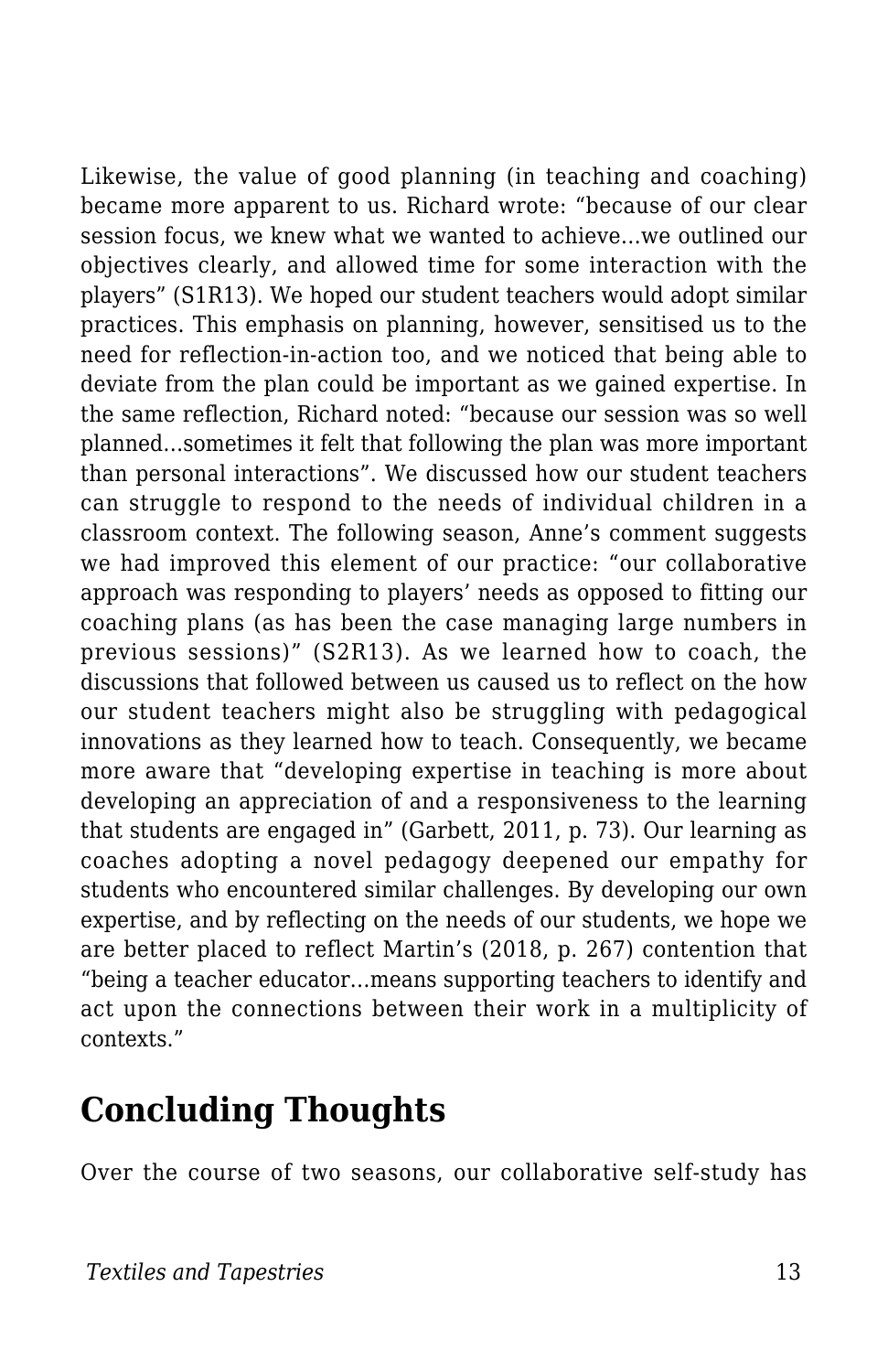provided us with opportunities to identify authentic, meaningful episodes from our practice (Callary et al., 2012). Fletcher and Ovens (2015, p. 217) note the potential for self-study to provide "glimpses into the black boxes of the professional contexts and situations in which practitioners work." This exploration of our coaching practices facilitated a deeper understanding of how we coach and how we teach. A process of "reframing" (Bullock et al., 2014, p. 39) became embedded in these practices, and we became more aware of the "significant influence that socio-cultural and institutional contexts" (Curry & Light, 2014, p. 129) may have in the integration of a new pedagogy. This insight has implications for our approaches to teaching and coaching alike.

The notion of *tensions* has been explored elsewhere, and frequently examines the transition *from* teacher *to* teacher educator (e.g. Berry, 2008; Bullock & Ritter, 2011). For us, a central tension related to our identities as teacher educators and coaches *at the same time,* where we both taught and coached many of the same student-athletes simultaneously.

Essentially, our teaching and coaching roles were intertwined. Jordan and colleagues (2016, p. 239), when describing their transition from teaching to teacher education, conclude "we will never disconnect from our teacher selves"; in a similar way, when we coach, we also connect to our teaching selves. Exploring our tangled coaching and teaching experiences has provided us with valuable learning opportunities already, and has the potential to enhance our future practices, aligning with Niesz's (2010, p. 44) suggestion that "meanings made and identities constructed in communities are the creators of possibility." Being teacher educators, and being coaches, create possibilities for us to form new understandings of both.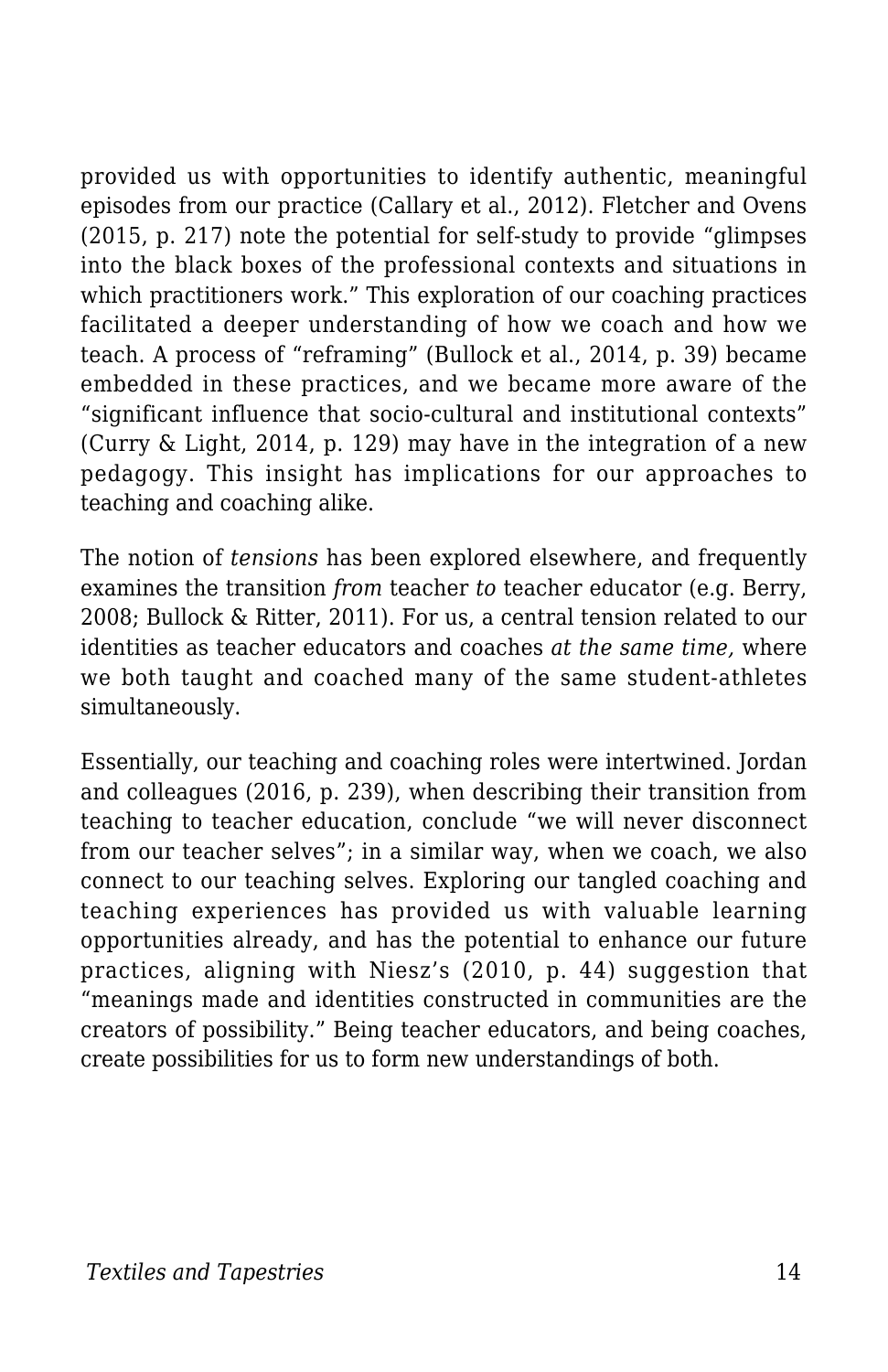#### **References**

Bergmann Drewe, S. (2000). An Examination of the Relationship between Coaching and Teaching. *Quest, 52*(1), 79-88. https://doi.org/10.1080/00336297.2000.10491702

Berry, A. (2008). *Tensions in Teaching about Teaching*. Springer.

Bowles, R., & O'Dwyer, A. (2019). Athlete-centred coaching: perspectives from the sideline. Sports Coaching Review, 1-22. https://doi.org/10.1080/21640629.2019.1649901

Bowles, R., O'Dwyer, A. & Ní Cróinín, D (2018). *Learning to be a Player-centred Coach: Perspectives from the Sideline.* Paper presented at AIESEP conference, Edinburgh, UK. 25-28 July.

Brookfield, S. (2017). *Becoming a critically reflective teacher* (2nd ed.). Jossey-Bass.

Brown, T. D. (2011). More than glimpses in the mirror: an argument for self-study in the professional learning of physical education teachers. *Asia-Pacific Journal of Health, Sport and Physical Education, 2*(1), 19-32. https://doi.org/10.1080/18377122.2011.9730341

Bullock, S. M., Russell, T., & MacKinnon, A. (2014). Making the tacit explicit: Exploring Donald Schön's influence on our pedagogies of teacher education. In Garbett, D., & Ovens, A**.** (Eds.), *Changing practices for changing times: Past, present and future possibilities for self-study research. Proceedings of the 10th International Conference on Self-Study of Teacher Education Practices* (pp. 38-41). University of Auckland.

Bullock, S. M., & Ritter, J. K. (2011). Exploring the Transition into Academia through Collaborative Self-Study. *Studying Teacher Education, 7*(2), 171-181.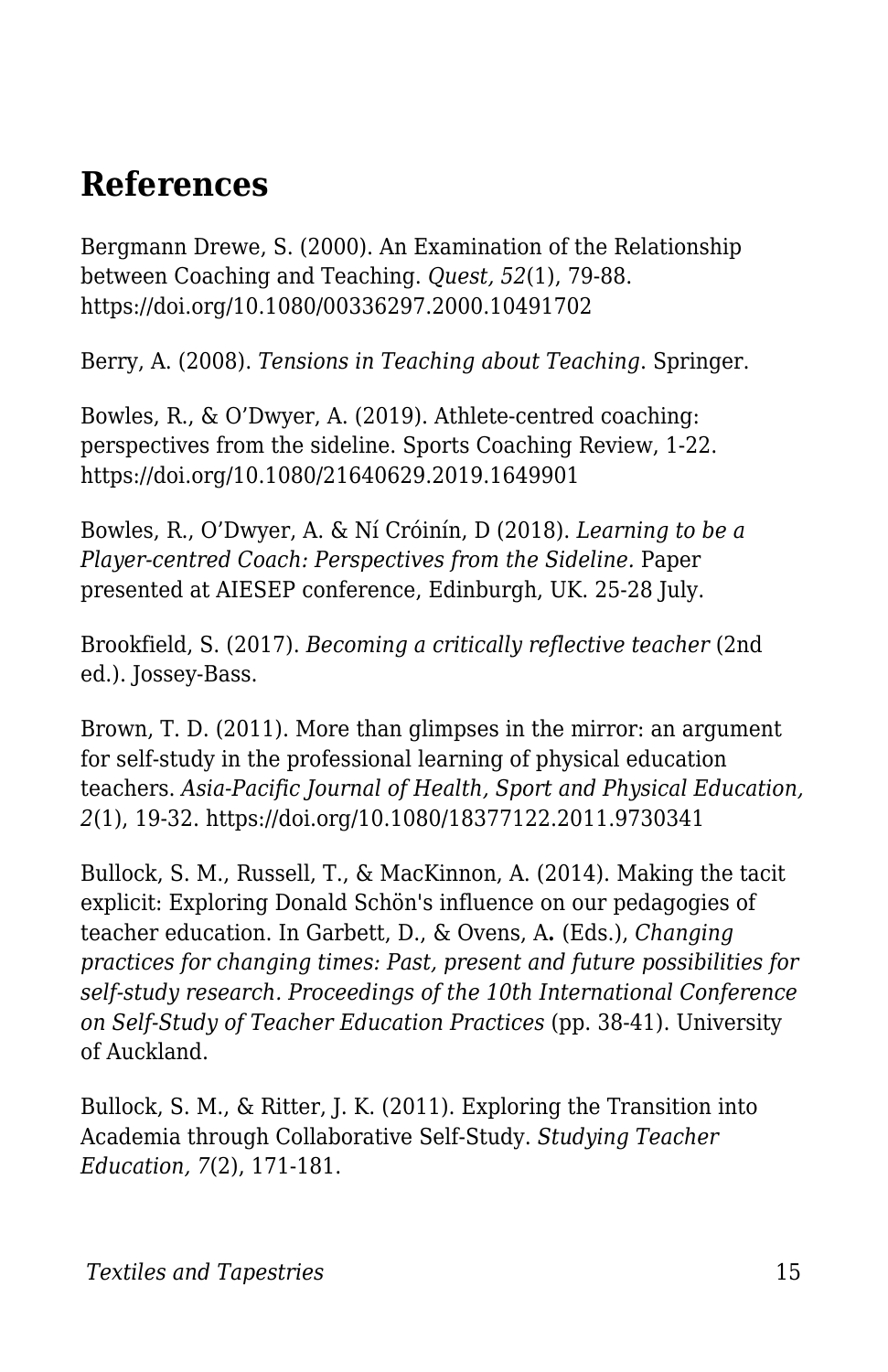#### https://doi.org/10.1080/17425964.2011.591173

Callary, B., Werthner, P., & Trudel, P. (2012). How meaningful episodic experiences influence the process of becoming an experienced coach. *Qualitative Research in Sport, Exercise and Health, 4*(3), 420-438. https://doi.org/10.1080/2159676X.2012.712985

Casey, A., Fletcher, T., Schaefer, L., & Gleddie, D. (2018). *Conducting Practitioner Research in Physical Education and Youth Sport*. Routledge.

Cronin, C., & Armour, K. (2019). *Care in Sport Coaching: Pedagogical Cases*. Routledge. Curry, C., & Light, R. (2014). The influence of context on implementing TGfU. In R. Light, J. Quay, S. Harvey, & A. Mooney (Eds.), *Contemporary Developments in Games Teaching* (pp. 118-132). Routledge.

Cushion, C. J. (2013). Applying Game Centered Approaches in coaching: a critical analysis of the 'dilemmas of practice' impacting change. *Sports Coaching Review, 2*(1), 61-76. https://doi.org/10.1080/21640629.2013.861312

Cushion, C. J., & Nelson, L. (2013). Coach education and learning: Developing the field. In P. Potrac, W. Gilbert, & J. Denison (Eds.), *Routledge Handbook of Sports Coaching*. Routledge.

Cushion, C. J., & Townsend, R. C. (2016). Jean Lave: Learning in Coaching as social praxis. In L. Nelson, R. Groom, & P. Potrac (Eds.), *Learning in Sports Coaching: Theory and Application*. Routledge.

Fenton-O'Creevy, M., Dimitriadis, Y., & Scobie, G. (2015). Failure and resilience at boundaries: the emotional process of identity work. In E. Wenger-Trayner, M. Fenton-O'Creevy, S. Hutchinson, C. Kubiak, & B. Wenger-Trayner (Eds.), *Learning in landscapes of practice: boundaries, identity and knowledgeability in practice- based learning* (pp. 33-42). Routledge.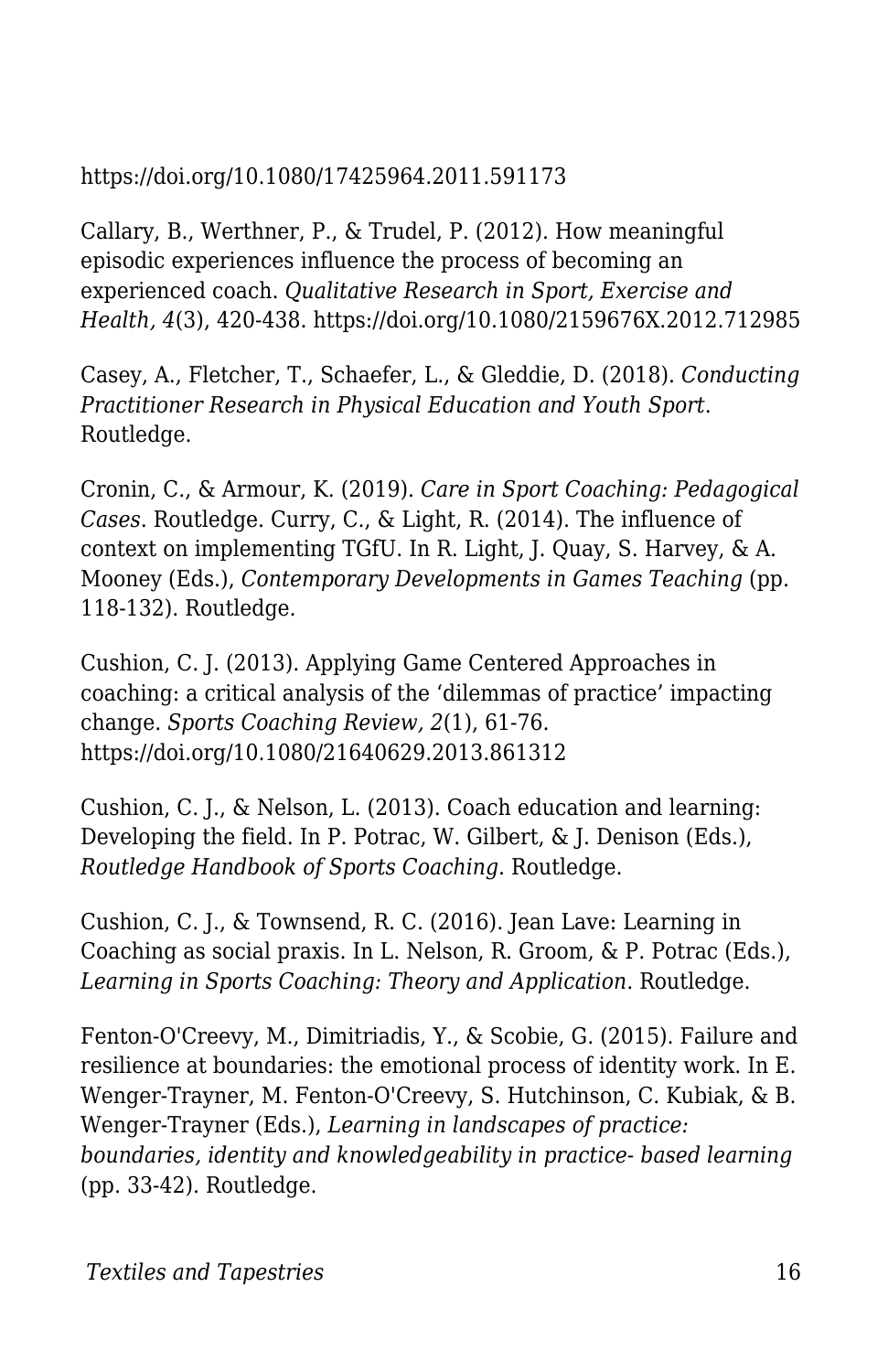Fletcher, T., Ní Chróinín, D., & O'Sullivan, M. (2016). A Layered Approach to Critical Friendship as a Means to Support Pedagogical Innovation in Pre-service Teacher Education. *Studying Teacher Education, 12*(3), 302-319. https://doi.org/10.1080/17425964.2016.1228049

Fletcher, T., Ní Chróinín, D., Price, C., & Francis, N. (2018). Teacher educators' enactment of pedagogies that prioritise learning about meaningful physical education. Curriculum Studies in Health and Physical Education, 9(1), 76-89. https://doi.org/10.1080/18377122.2018.1425125

Fletcher, T., & Ovens, A. (2015). Self-study in physical education: bridging personal and public understandings in professional practice. *Asia-Pacific Journal of Health, Sport and Physical Education, 6*(3), 215-219. https://doi.org/10.1080/18377122.2015.1092721

Garbett, D. (2011). Horse Riding 101: The role of experience in reframing teacher education practices. *Studying Teacher Education, 7*(1), 65-75. https://doi.org/10.1080/17425964.2011.558371

Hall, E. T., & Gray, S. (2016). Reflecting on reflective practice: a coach's action research narratives. *Qualitative Research in Sport, Exercise and Health, 8*(4), 365-379. https://doi.org/10.1080/2159676X.2016.1160950

Hamilton, M. L., & Pinnegar, S. (2013). A Topography of Collaboration: Methodology, identity and community in self-study of practice research. *Studying Teacher Education, 9*(1), 74-89. https://doi.org/10.1080/17425964.2013.771572

Harkness, S. S., Kastberg, S., & McCloskey, A. (2018). Critical Incidents: Problems of practice AND celebrations of practice. In D. Garbett & A. Ovens (Eds.), *Pushing boundaries and crossing borders: Self-study as a means for researching pedagogy* (pp. 377-382). Self-Study of Teacher Education Practices.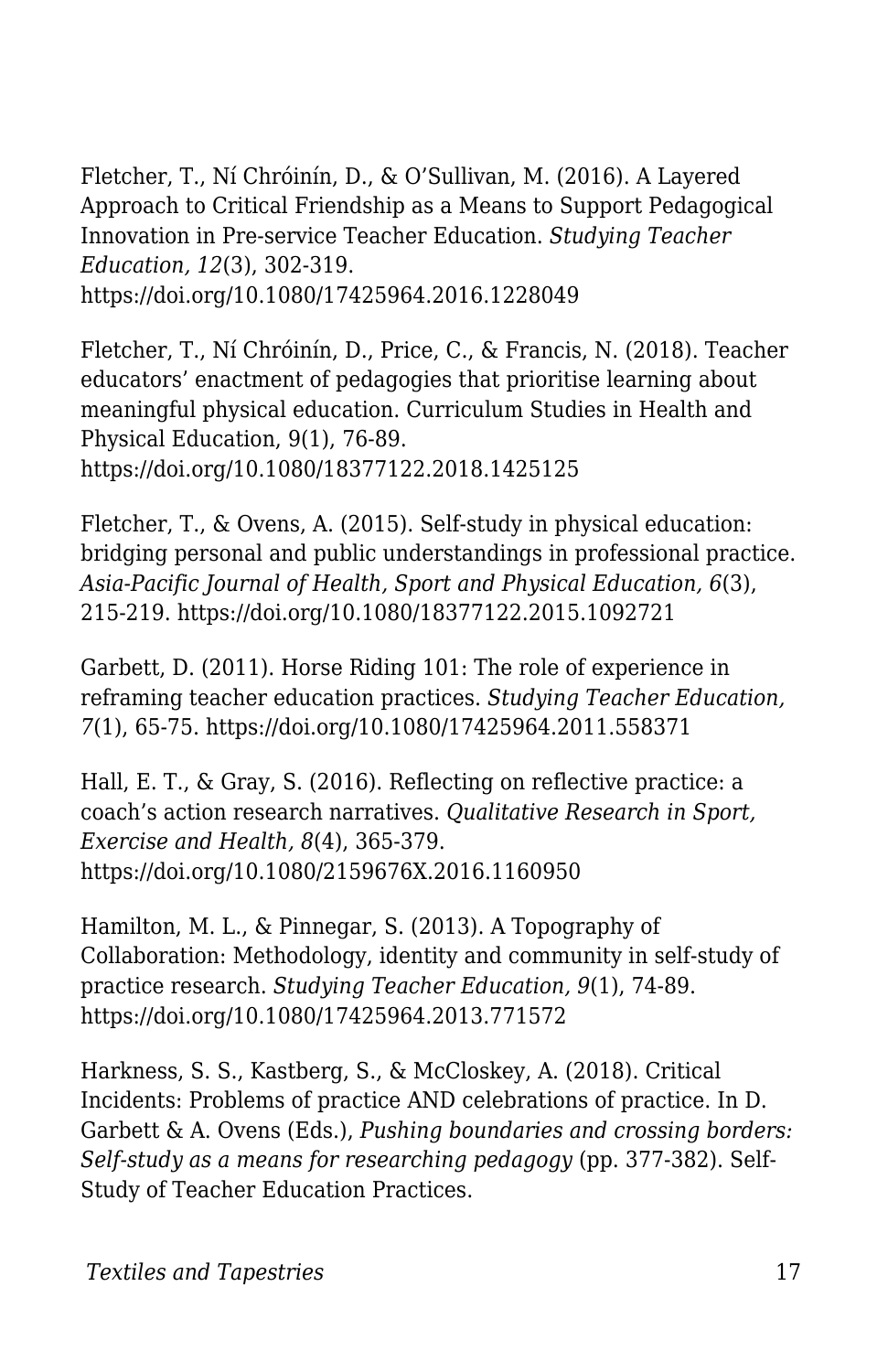Hostetler, A., Crowe, A., & Mills, G. (2016). Co-conspirators and critical friends: navigating tensions in teaching research. In D. Garbett & A. Ovens (Eds.), *Enacting self-study as methodology for professional inquiry* (pp. 61-67). Self-Study of Teacher Education Practices.

Hostetler, A., Hawley, T., Jordan, A., Levicky, M., & Mills, G. (2018). Co-conspirators and critical friends: Mentorship and collegiality in the social and professional worlds of academia. In D. Garbett & A. Ovens (Eds.), *Pushing boundaries and crossing borders: Self-study as a means for researching pedagogy* (pp. 155-162). Self-Study of Teacher Education Practices.

Ives, B. A., Gale, L. A., Potrac, P. A., & Nelson, L. J. (2019). Uncertainty, shame and consumption: negotiating occupational and non-work identities in community sports coaching. *Sport, Education and Society*, 1-17. https://doi.org/10.1080/13573322.2019.1699522

Jacobs, F., Claringbould, I., & Knoppers, A. (2016). Becoming a 'good coach'. *Sport, Education and Society, 21*(3), 411-430. https://doi.org/10.1080/13573322.2014.927756

Jarrett, K., & Harvey, S. (2014). Recent trends in research literature on game-based approaches to teaching and coaching games. In R. Light, J. Quay, S. Harvey, & A. Mooney (Eds.), *Contemporary Developments in Games Teaching* (pp. 87-102). Routledge.

Jones, R. (2007). Coaching Redefined: An everyday pedagogical endeavour. *Sport, Education and Society, 12*(2), 159-173. https://doi.org/10.1080/13573320701287486

Jordan, A., Hawley, T., & Washell, C. (2016). Teacher, teacher educator, or both? A collaborative self-study of teacher education identity. In D. Garbett & A. Ovens (Eds.), *Enacting self-study as methodology for professional inquiry* (pp. 235-240). Self-Study of Teacher Education Practices.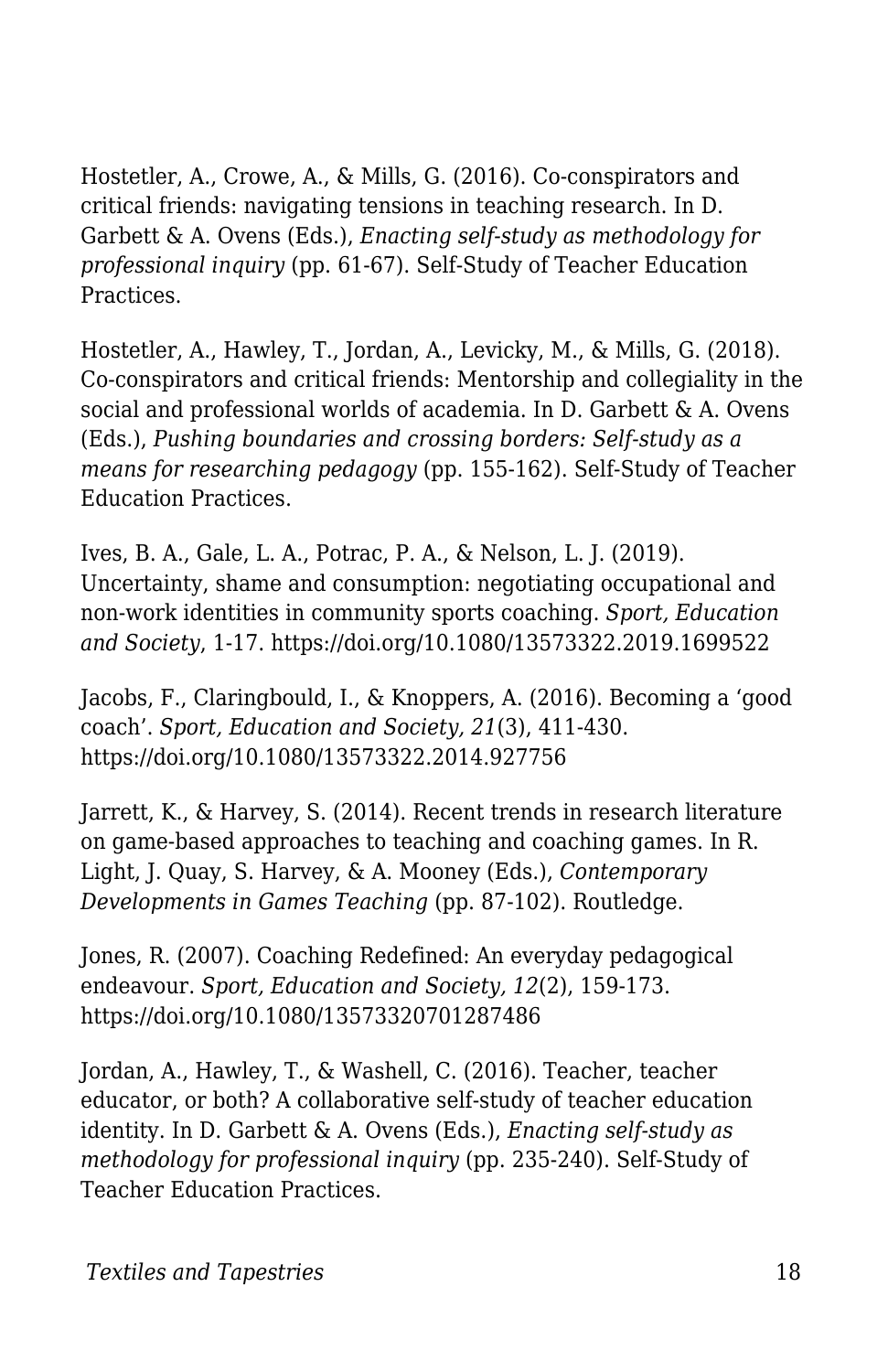Kidman, L. (2005). *Athlete-centred Coaching*. Innovative Print.

Kidman, L., & Penney, D. (2014). Athlete Centered Coaching: A time for Reflection on Values, Meanings and Practice. *The Journal of Athlete Centred Coaching, 1(1),* 2-5.

Kim, J., Bloom, G. A., & Bennie, A. (2016). Intercollegiate coaches' experiences and strategies for coaching first-year athletes. *Qualitative Research in Sport, Exercise and Health, 8*(4), 394-408. https://doi.org/10.1080/2159676X.2016.1176068

Light, R., Curry, C., & Mooney, A. (2014). Game Sense as a model for delivering quality teaching in physical education. *Asia-Pacific Journal of Health, Sport and Physical Education, 5*(1), 67-81. https://doi.org/10.1080/18377122.2014.868291

Light, R., & Harvey, S. (2017). Positive Pedagogy for sport coaching. *Sport Education and Society, 22*(2), 271-287. https://doi.org/10.1080/13573322.2015.1015977

Light, R., & Harvey, S. (2019). *Positive Pedagogy for Sport Coaching: athlete-centred coaching for individual sports*. Routledge.

Lorimer, R., & Jowett, S. (2013). Empathic understanding and accuracy in the coach-athlete relationship. In P. Potrac, W. Gilbert, & J. Denison (Eds.), *Routledge Handbook of Sports Coaching* (pp. 321-332). Routledge.

Loughran, J., & Brubaker, N. (2015). Working with a Critical Friend: A Self-study of Executive Coaching. *Studying Teacher Education, 11*(3), 255-271. https://doi.org/10.1080/17425964.2015.1078786

Martin, A. D. (2018). Professional Identities and pedagogical practices: A self-study on the "becomings" of a teacher educator and teachers. In D. Garbett & A. Ovens (Eds.), *Pushing boundaries and crossing borders: Self-study as a means for researching pedagogy* (pp.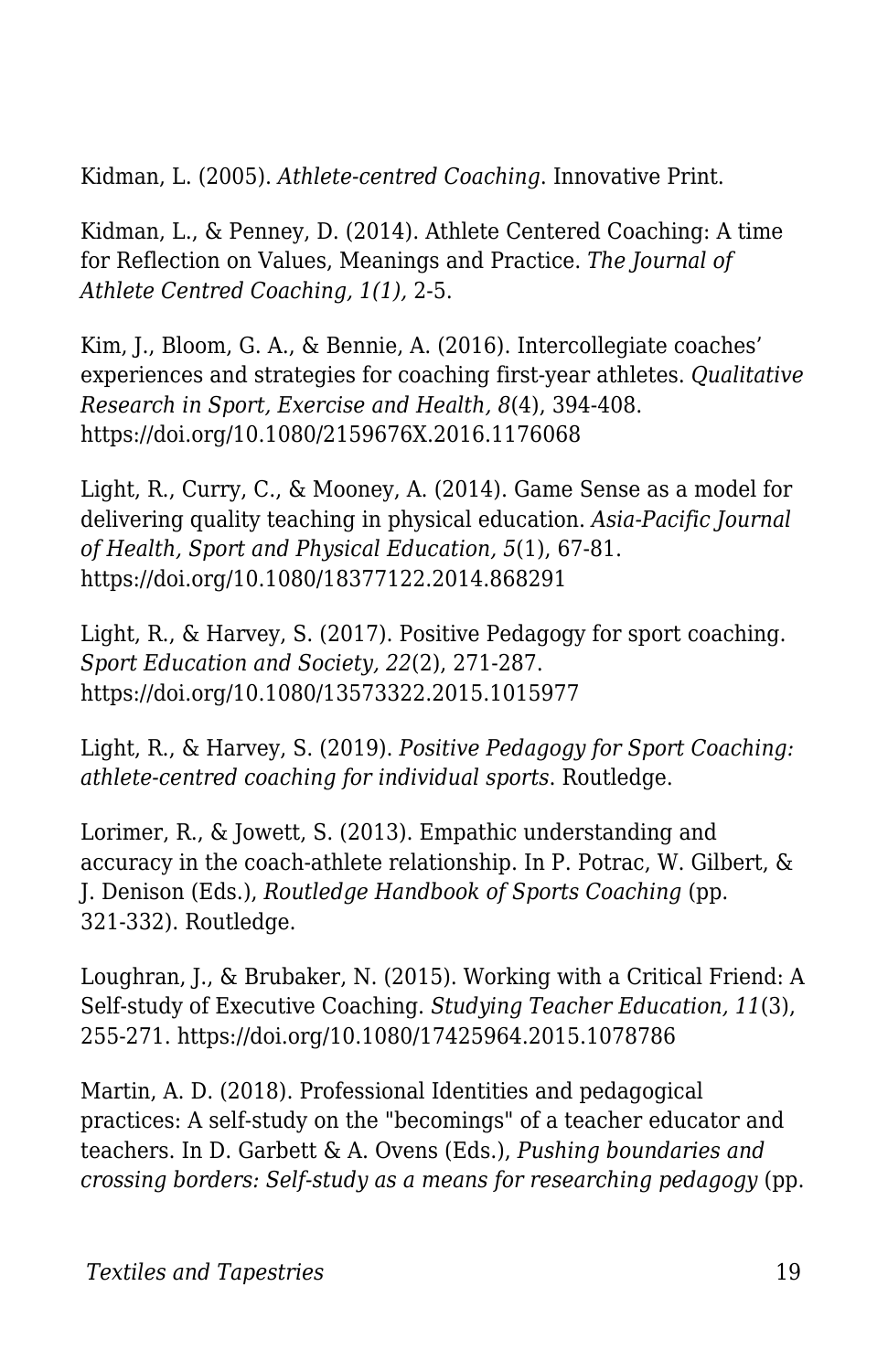263-269). Self-Study of Teacher Education Practices.

Mead, J., & Gilson, T. A. (2017). One high school basketball coach's self-study of leadership development. *Sports Coaching Review, 6*(1), 1-19. https://doi.org/10.1080/21640629.2016.1173447

Niesz, T. (2010). Chasms and bridges: Generativity in the space between educators' communities of practice. *Teaching and Teacher Education, 26*(1), 37-44. https://doi.org/10.1016/j.tate.2009.06.015

Noddings, N. (2012). The caring relation in teaching. *Oxford Review of Education, 38*(6), 771-781. https://doi.org/10.1080/03054985.2012.745047

North, C. (2017). Swinging between infatuation and disillusionment: learning about teaching teachers through self-study. *Physical Education and Sport Pedagogy, 22*(4), 390-402. https://doi.org/10.1080/17408989.2016.1268586

O'Dwyer, A., & Bowles, R. (2020). Exploring the Potential Value of Self-Study to Support Coach Learning. *7*(1), 95. https://doi.org/10.1123/iscj.2018-0105

O Dwyer, A., Bowles, R., & Ní Chróinín, D. (2019). Supporting Collaborative Self-Study: An Exploration of Internal and External Critical Friendships. *Studying Teacher Education*. https://doi.org/10.1080/17425964.2019.1600494

Penney, D. (2006). Coaching as Teaching: new acknowledgements in practice. In R. Jones (Ed.), *The Sports Coach as Educator*. Routledge.

Pill, S. (2018). Introduction. In S. Pill (Ed.), *Perspectives on Athlete-Centred Coaching* (pp. 1-5). Routledge.

Purdy, L. G., & Potrac, P. (2016). Am I just not good enough? The creation, development and questioning of a high performance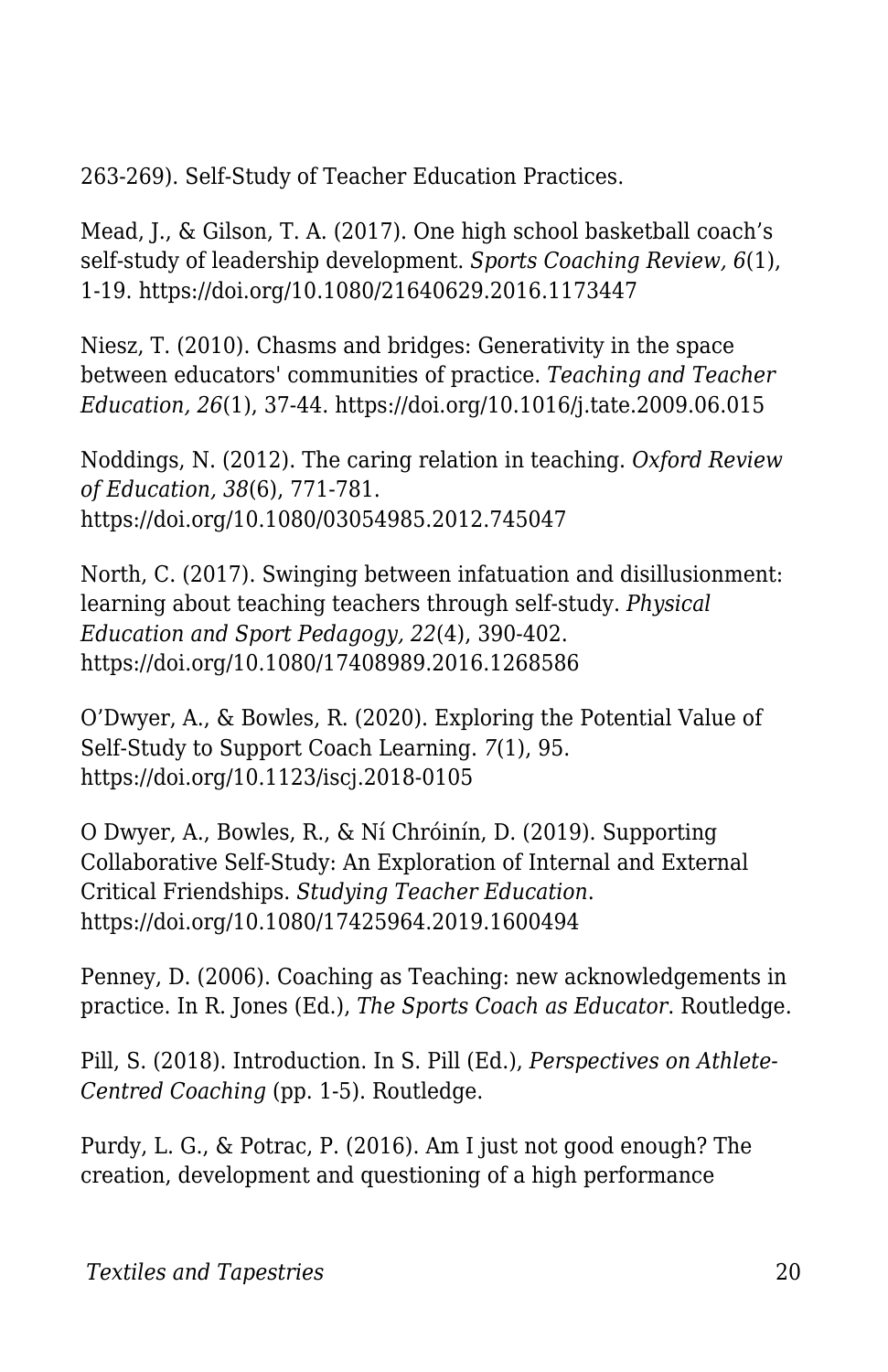coaching identity. *Sport, Education and Society, 21*(5), 778-795. https://doi.org/10.1080/13573322.2014.941795

Richards, K. A. R., & Ressler, J. D. (2016). A Collaborative Approach to Self-Study Research in Physical Education Teacher Education. *Journal of Teaching in Physical Education, 35*(3), 290-295.

Romar, J.-E., Sarén, J., & Hastie, P. (2016). Athlete-Centred coaching using the Sport Education model in youth soccer. *Journal of Physical Education & Sport, 16*(2), 380- 391. https://doi.org/10.7752/jpes.2016.02060

Shanmugam, V., & Jowett, S. (2016). Creating a Successful and Effective Coaching Environment through Interpersonal Sports Coaching. In S. Cotterill, N. Weston, & G. Breslin (Eds.), *Sport and Exercise Psychology: Practioner Case Studies* (pp. 215- 238). Wiley.

Tripp, D. (2012). *Critical Incidents in Teaching: Developing Professional Judgement*. Routledge.

Trudel, P., Culver, D., & Werthner, P. (2013). Looking at coach development from the coach-learner's perspective: considerations for coach development administrators. In P. Potrac, W. Gilbert, & J. Denison (Eds.), *Routledge Handbook of Sports Coaching* (pp. 375-387). Routledge.

Vanassche, E., & Kelchtermans, G. (2016). Facilitating self-study of teacher education practices: toward a pedagogy of teacher educator professional development. Professional Development in Education, 42(1), 100-122. https://doi.org/10.1080/19415257.2014.986813

Wikeley, F., & Bullock, K. (2006). Coaching as an educational relationship. In R. Jones (Ed.), *The Sports Coach as Educator*. Routledge.